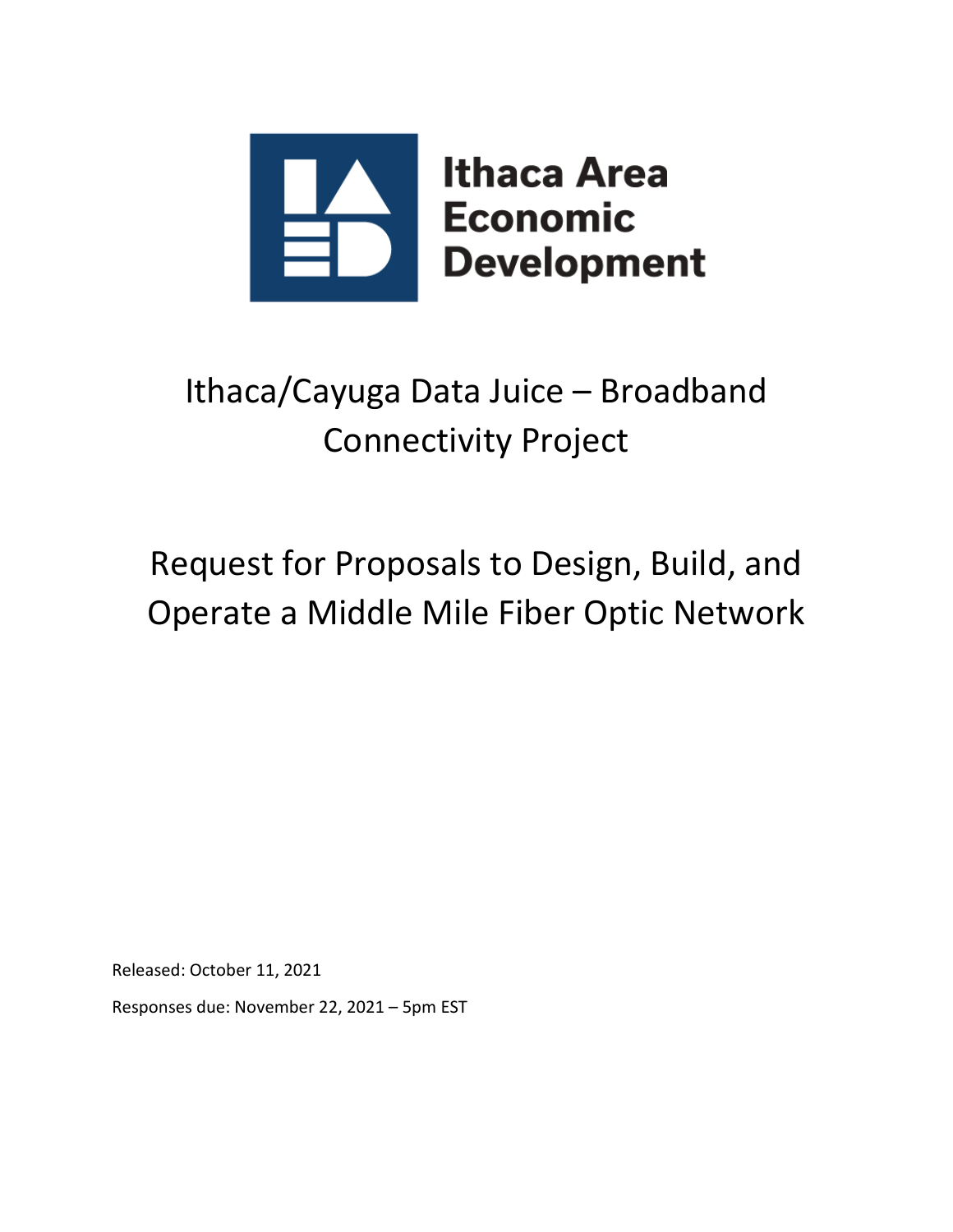# Table of Contents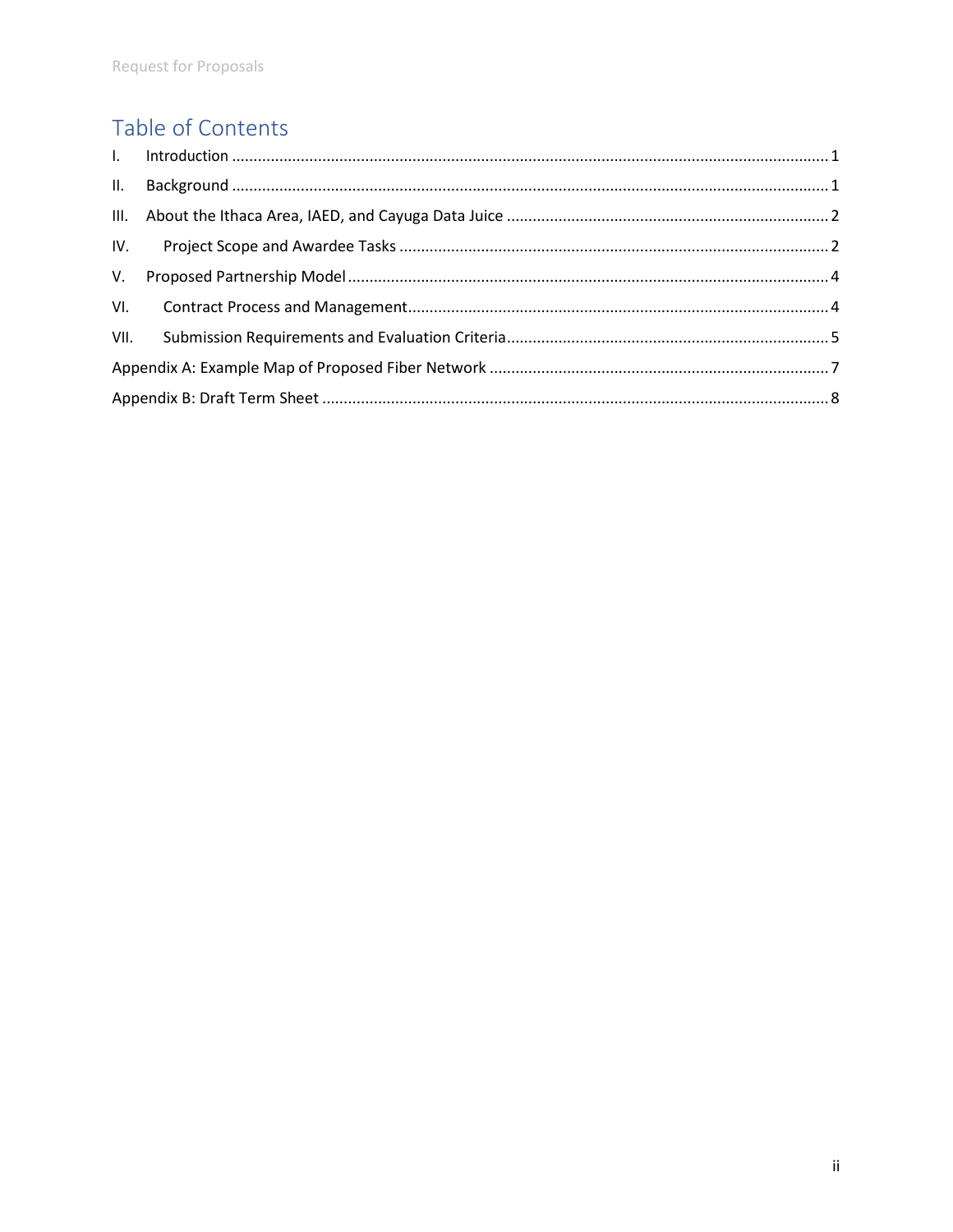## I. Introduction

Ithaca Area Economic Development (IAED) seeks a qualified partner to build, maintain, and operate a middle mile fiber optic network for use by Ithaca-area companies, internet service providers, and other stakeholders.

The selected partner is expected to be responsible for the installation of the infrastructure as well as the upkeep and operations of the network. Once the network is established and in operation the partner will be responsible for marketing and leasing services over the network, with negotiated fees paid to IAED based on the contractual agreements between IAED and its selected partner.

IAED is working closely with Cayuga Data Juice (formerly Cayuga Operating Company), a subsidiary of Heorot Power Management. Cayuga Data Juice is planning to build a regional data center that – along with broadband providers and other institutional clients – is expected to be a potential client of this infrastructure.

## II. Background

As communities in New York seek to modernize their economies, high-speed internet connection is proving to be a necessity. IAED, a 501(c)(6) economic development organization, is actively engaged in developing initiatives to improve broadband internet in the Ithaca area for purposes of economic and other development.

In 2020, IAED was awarded a grant from the Appalachian Regional Commission (ARC) to deploy approximately 17 miles of fiber optic cable from Ithaca to the retired Cayuga Operating Company coal plant in Lansing to facilitate redevelopment of the plant.

Cayuga Data Juice and Tompkins County Development Corporation committed \$350,000 and \$50,000 respectively in matching funds (for a total budget of \$800,000), to further develop the economy of the County through investments in broadband internet infrastructure and those industries adjacent to it.

IAED now seeks a partner who can use these funds to build the fiber network and will sell commercial connectivity services on the network.

Specifically, the Cayuga Data Juice–Broadband Connectivity project is an approximately 17-mile, 100 Gbps, middle mile fiber broadband trunk extension from the Guthrie healthcare campus on Hanshaw Road or an alternative location in Ithaca to the recently retired Cayuga coal plant in Lansing. The project will serve both residents and private industry, with special emphasis on the Cayuga Operating Company's planned data center and its users. IAED expects to implement a revenue-sharing agreement once the network is operational.

See Appendix A for a conceptual high-level map of the backbone fiber path.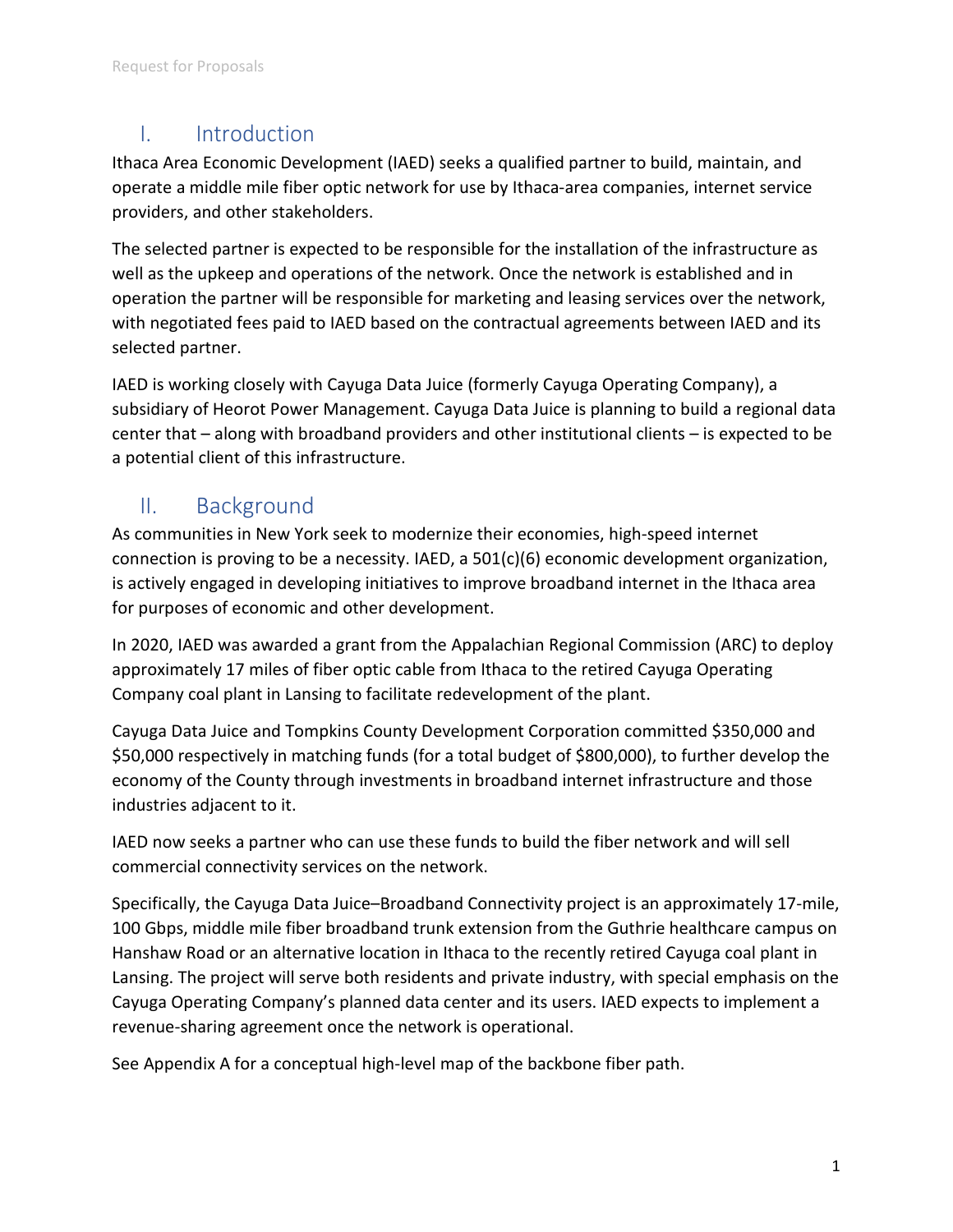# III. About the Ithaca Area, IAED, and Cayuga Data Juice

The Ithaca metropolitan area consists of Ithaca City, the Town of Ithaca, the Village of Cayuga Heights, and other towns and villages that make up Tompkins County. It is also a part of the Cortland-Ithaca Combined Statistical Area, which in addition to Tompkins also includes Cortland County.

Ithaca has residential cable service in most urban areas and scattered around the densest areas of Tompkins County, and fixed wireless connectivity is available in many parts of the County. The region – and the County as a whole – struggles with access to high-speed future-proof infrastructure that can meet the needs of a modern economy.

More than 100,000 people live in the Ithaca metropolitan area. The area's employment is dominated by the education services sector as the area is home to Cornell University (with about 23,000 students) and Ithaca College (with about 5,400 students).<sup>1</sup> The area boasts a highly educated population with at least 57 percent of residents above the age of 25 holding at least an undergraduate degree.<sup>2</sup> While median income skews lower than the rest of the state of New York, this is largely attributable to the high number of students, who have low income levels but are robust consumers of broadband services.

Cayuga Operating Company, the owner of the decommissioned power plant in Lansing, is a subsidiary of Heorot Power Management. The company is currently converting the plant into a regional data center. The Cayuga Data Juice middle mile project is designed to connect the data center to the points of presence of a variety of carriers in the region.

The data center will allow the region to take advantage of higher broadband capacity and access to advanced cloud services. It is hoped that the winning respondent will facilitate more extensive high-capacity coverage for the region's residents and businesses – either by further expanding the middle mile infrastructure or by enabling last mile providers to do so.

It is expected that Cayuga Data Juice will negotiate a separate agreement with the awardee as a preferred customer.

# IV. Project Scope and Awardee Tasks

IAED's selected partner will build, maintain, and operate key networking infrastructure, which will at minimum encompass the approximately 17-mile fiber optic route from the Guthrie healthcare campus on Hanshaw Road or an alternative location in Ithaca to the Cayuga coal plant in Lansing.

<sup>1</sup> https://www.cornell.edu/about/facts.cfm, https://www.ithaca.edu/admission/undergraduateadmission/discover/ithaca-college-glance

<sup>2</sup> https://www.newyorkfed.org/regional-economy/profiles/ithaca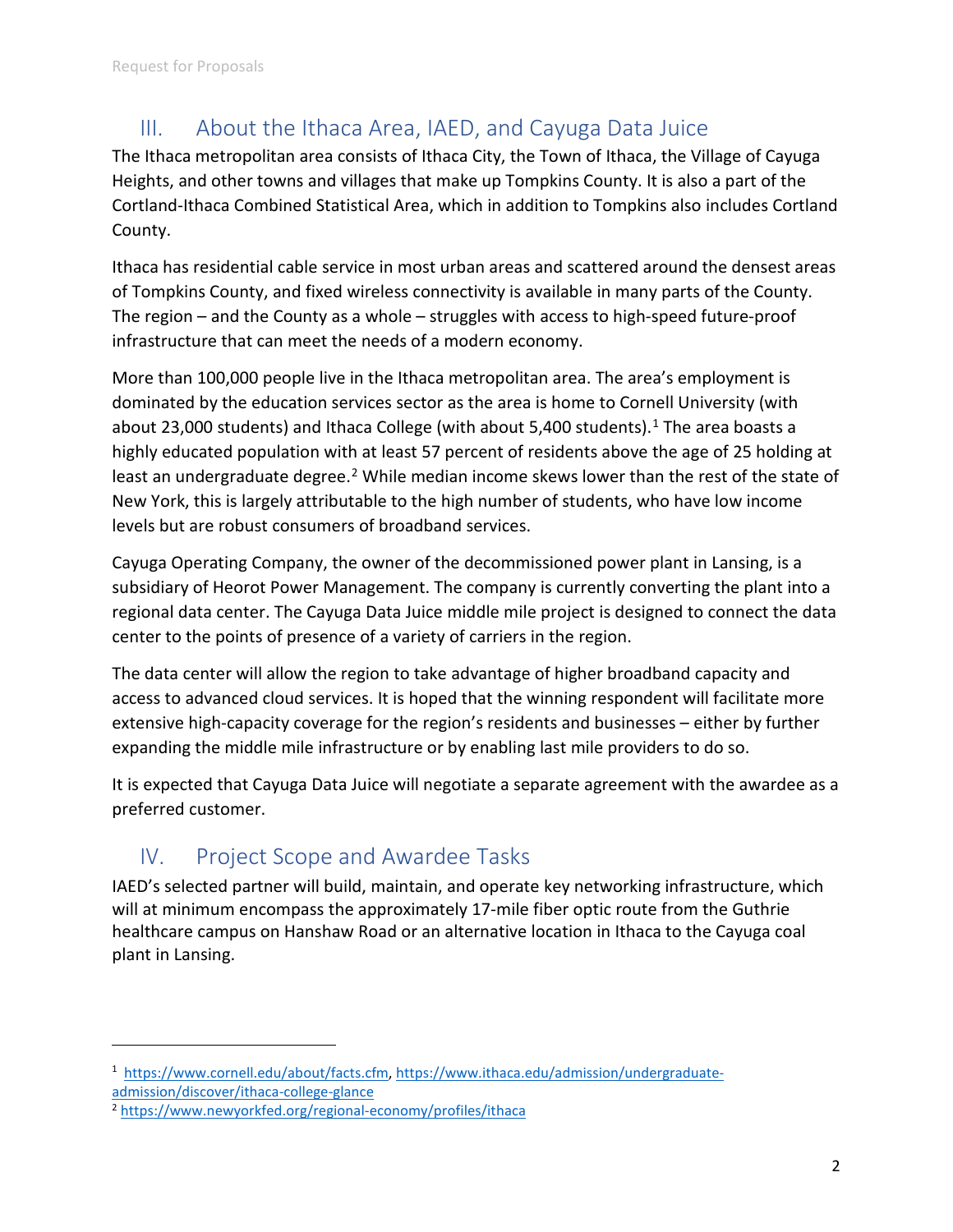The IAED contribution shall be no more than the project-allocated \$800,000. Respondents may propose additional buildouts of the middle mile fiber to reach businesses and residences at their own cost.

It is expected that the respondent will offer a variety of services of its own selection over the middle fiber on both a wholesale and retail basis, including wavelengths and managed services.

The awardee will:

- Design and build the middle mile fiber, which at minimum will encompass the 17-mile route, including installing:
	- o fiber
	- o conduit (if any underground construction is required)
	- $\circ$  pole attachments (for aerial fiber)
	- o optical splitters
	- o terminals
	- o cabinets
	- o hubs
	- o fiber taps
	- o any other passive equipment necessary to support communications networking
- Fund, design, install, operate, and maintain all necessary equipment for the network, including:
	- $\circ$  all access electronics (optical line terminal, customer premises equipment, and switches)
	- o distribution electronics (switches and routers)
	- o core electronics (switches, routers, and firewalls)
- Provide timely, accurate progress reports to IAED monthly to enable IAED to understand the status of deployment and such other information as may be requested by the project manager assigned by IAED. Following the construction period, the awardee will provide biannual reports to IAED certifying that the network is being maintained to industry standards applicable at that time.
- Provide to IAED a project plan prior to beginning construction that will include a timeline, milestones, and a payment schedule.
- Secure any required permits. IAED can work actively with the awardee to facilitate permitting and related efforts if needed or desired. IAED expects much of the right-of-way to be on State roads – depending on the route chosen and designed by the awardee.
- Promote, market, sell, and deliver services over the network to enterprise, ISP, and wireless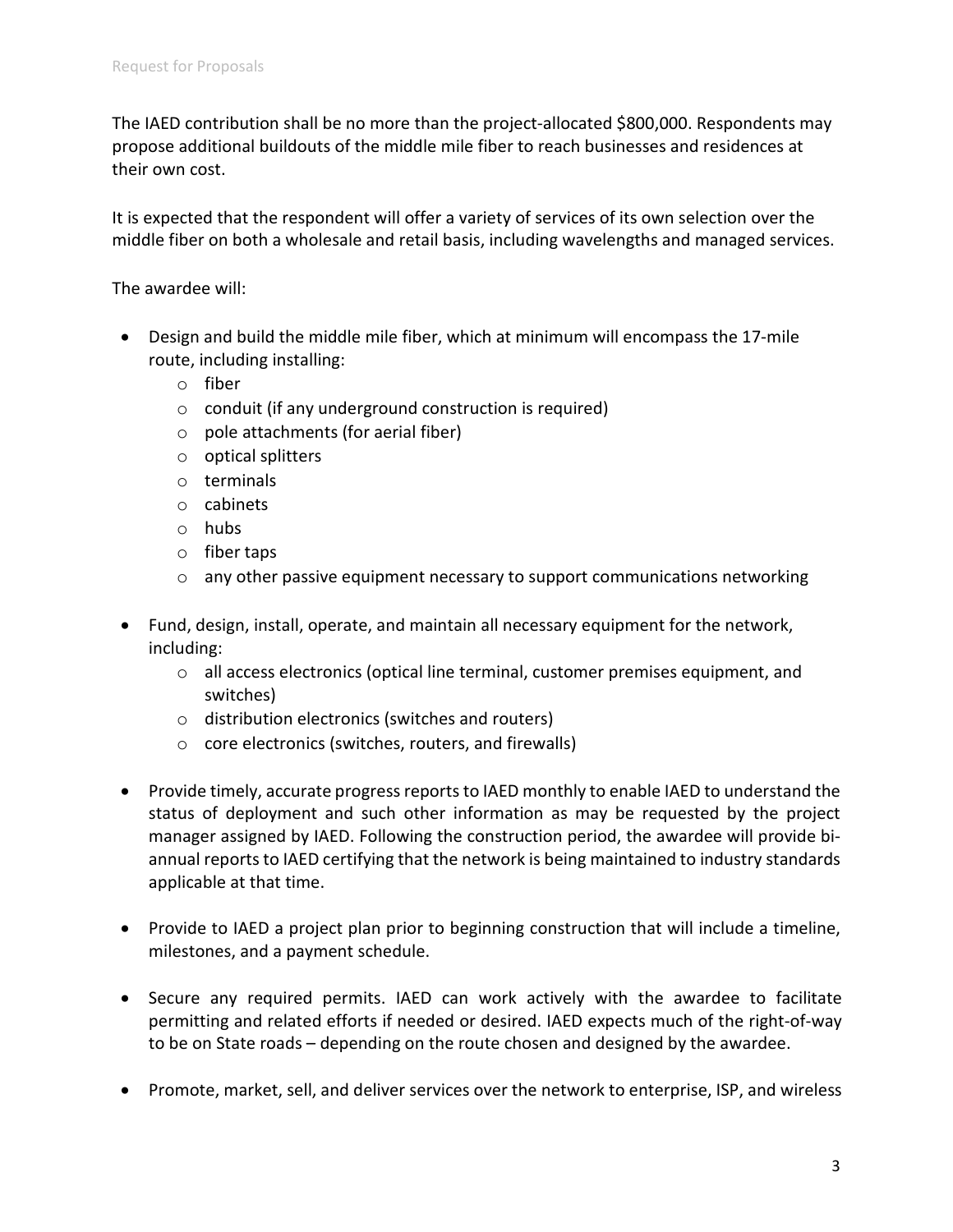internet service provider customers, as well as deliver other retail and wholesale connectivity services, including to the Cayuga Data Juice data center and its users. IAED expects the awardee and the Cayuga Data Juice to negotiate a mutually beneficial agreement to cross-promote each other's services. IAED will publicize the route through its regular channels to its constituent business community, and to potential institutional clients such as the colleges in the area.

• Throughout the course of the Term, maintain and upgrade fiber and equipment.

# V. Proposed Partnership Model

IAED is open to a variety of partnerships and business models. It expects to own all or part of the middle mile fiber and seeks a revenue-sharing arrangement for services the awarded partner sells to its customers.

IAED's preferred model for the partnership is summarized in the draft term sheet attached as Appendix B, though IAED is open to alternative models that still meet its goals. IAED requests that respondents to this RFP answer the following questions regarding their proposed partnerships:

- Who will own the various elements of the network, including laterals and other infrastructure built in addition to the contemplated middle mile fiber?
- What is the respondent's commitment regarding financial contributions to the proposed build?
- What kind of leasing and/or revenue sharing arrangement does the respondent propose?

### VI. Contract Process and Management

The contract period for the construction phase is anticipated to be 12 months. Payment will be made upon receipt of monthly invoices based on tasks completed. IAED will administer the contract.

IAED anticipates the following project schedule:

| <b>RFP release</b>                           | Friday, October 8, 2021            |
|----------------------------------------------|------------------------------------|
| <b>Question deadline</b>                     | Monday, November 1, 2021 - 5pm EST |
|                                              |                                    |
| Questions should be directed to:             |                                    |
| Kurt Anderson                                |                                    |
| Ithaca Area Economic Development             |                                    |
| KurtA@IthacaAreaED.org                       |                                    |
| Question responses published to IAED website | Friday, November 5, 2021 - 5pm EST |
| as addendum to this RFP                      |                                    |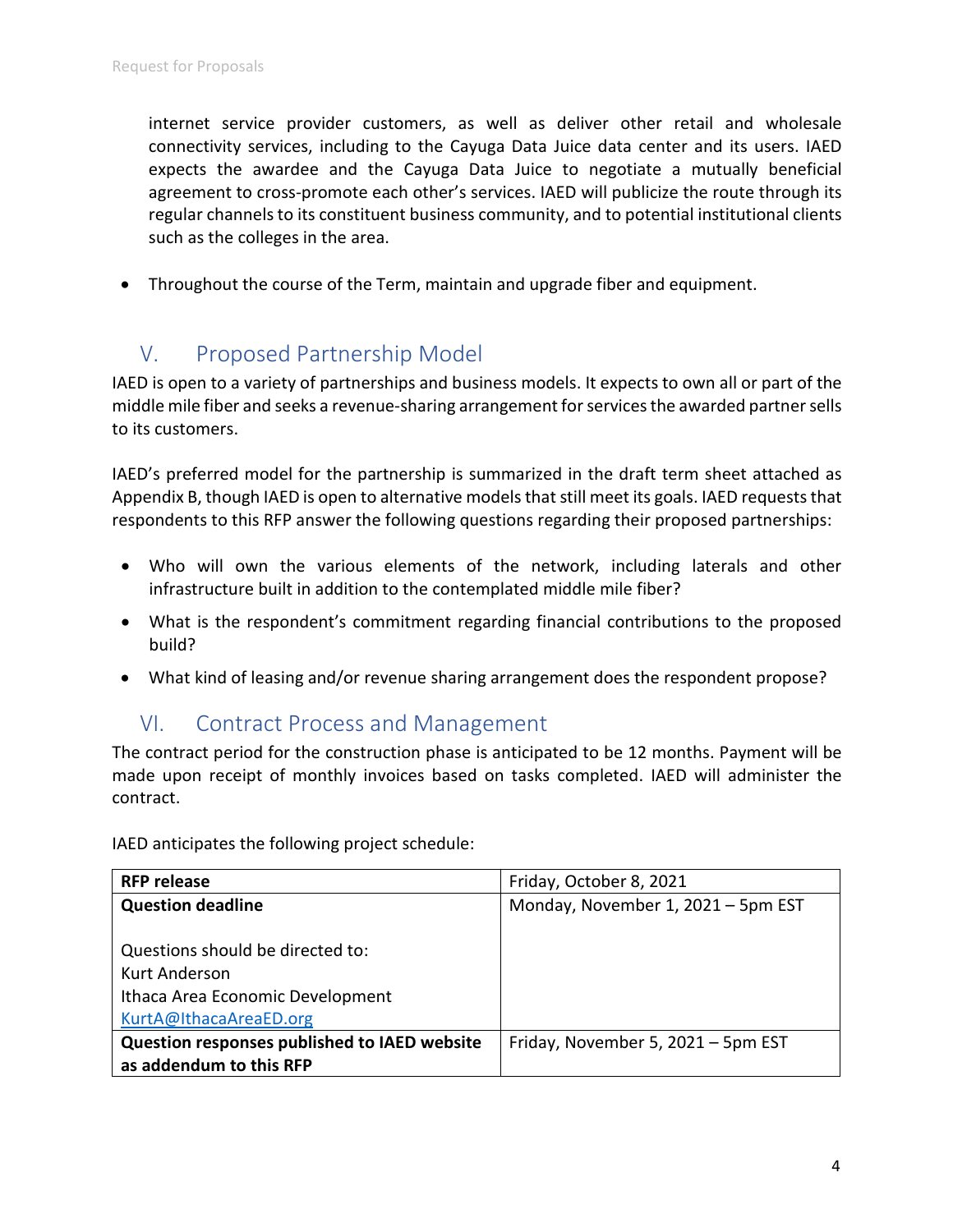| Proposals due                                                                                                                            | Monday, November 22, 2021 - 5pm EST                                         |
|------------------------------------------------------------------------------------------------------------------------------------------|-----------------------------------------------------------------------------|
| Proposals should be submitted in electronic<br>format to:<br>Kurt Anderson<br>Ithaca Area Economic Development<br>KurtA@IthacaAreaED.org | IAED may reject any proposals submitted<br>later than this deadline         |
| <b>Bidder interviews (potential)</b>                                                                                                     | During the week of December 6, 2021                                         |
| IAED may choose to interview any or all bidders,<br>or may proceed immediately to contract award<br>or negotiations                      |                                                                             |
| <b>Selection announcement</b>                                                                                                            | Wednesday December 22, 2021                                                 |
| <b>Contract negotiation</b>                                                                                                              | Subsequent to the selection<br>announcement - estimated for mid-<br>January |
| <b>Project initiation</b>                                                                                                                | Within two weeks of contract execution                                      |

# VII. Submission Requirements and Evaluation Criteria

Bidders should submit the following information, via email, no later than 5pm EST on Wednesday, November 24, 2021, to KurtA@IthacaAreaED.org:

- 1. Company description and background
- 2. Management team resumes
- 3. Resume of project manager committed for this project
- 4. Technical approach, describing how you will carry out the tasks contemplated
- 5. Project proposal, including phasing, proposed construction in addition to backbone route, timeline, and deliverables
- 6. At least three references for projects similar to the proposed project that have been successfully completed in the past 10 years
- 7. Detailed contact information for at least three references
- 8. Proposed fees to IAED
- 9. Proposed partnership model (Section V)
- 10. Proposed variations to the draft term sheet (Appendix B: Draft Term Sheet), if any
- 11. Other information the bidder would like IAED to consider

Proposals will be evaluated based on the following criteria:

- 1. Bidder experience
- 2. Bidder management team experience
- 3. Bidder committed timeline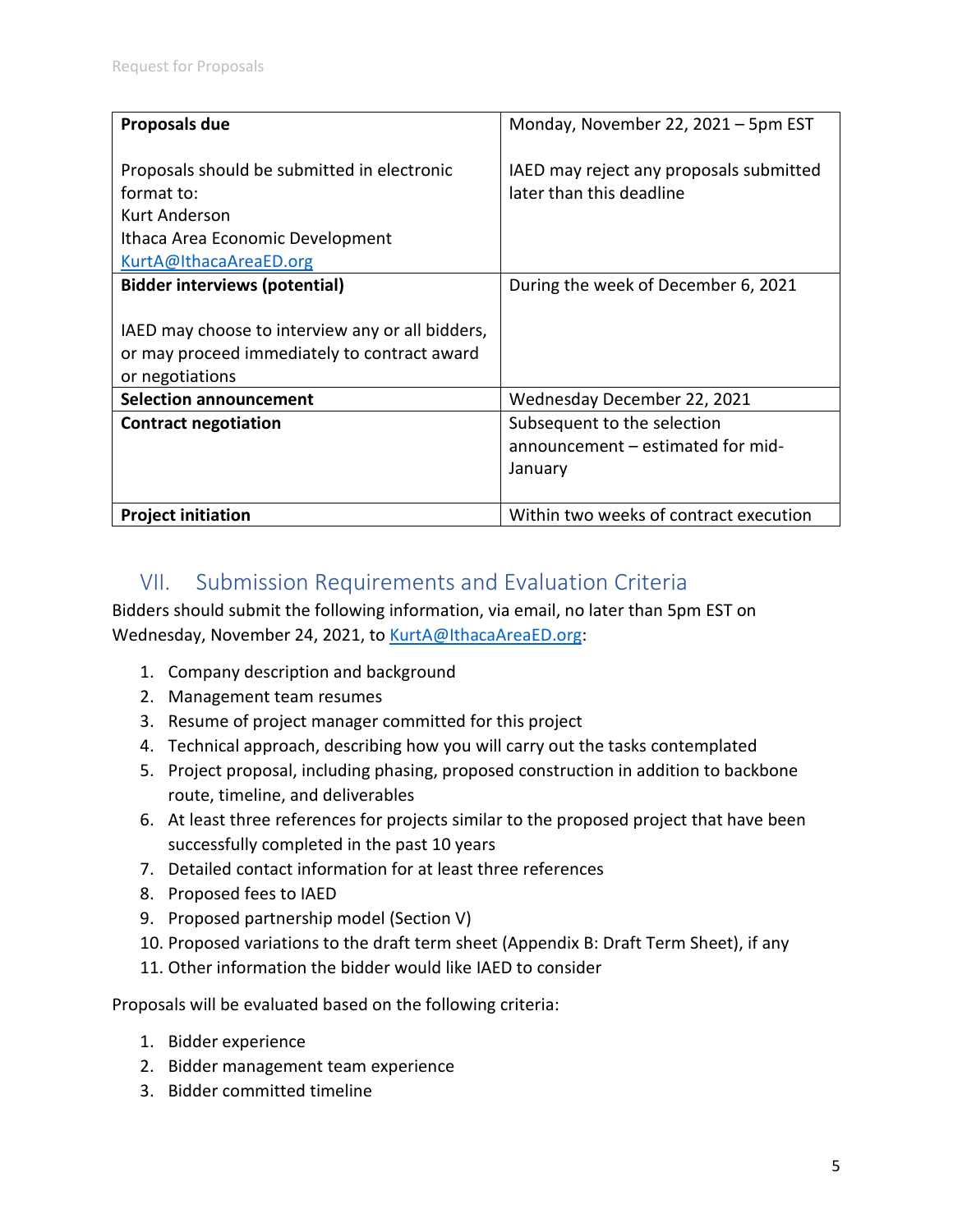- 4. Extent of proposed construction in addition to backbone route
- 5. Partnership model
- 6. Proposed fees

IAED reserves the right to reject any or all proposals and to negotiate with any bidder.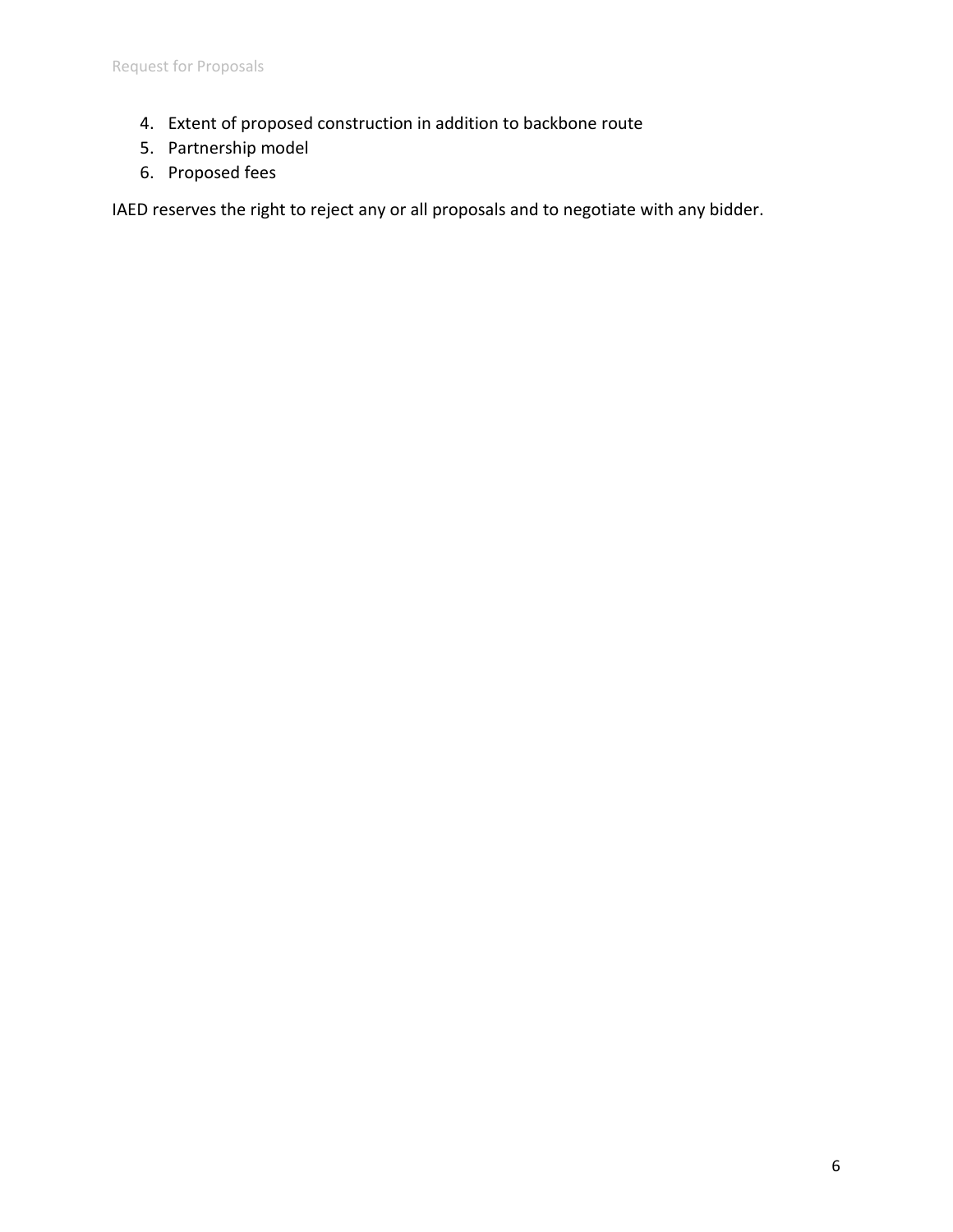# Appendix A: Example Map of Proposed Fiber Network



### **Figure 1 - Example Route Design**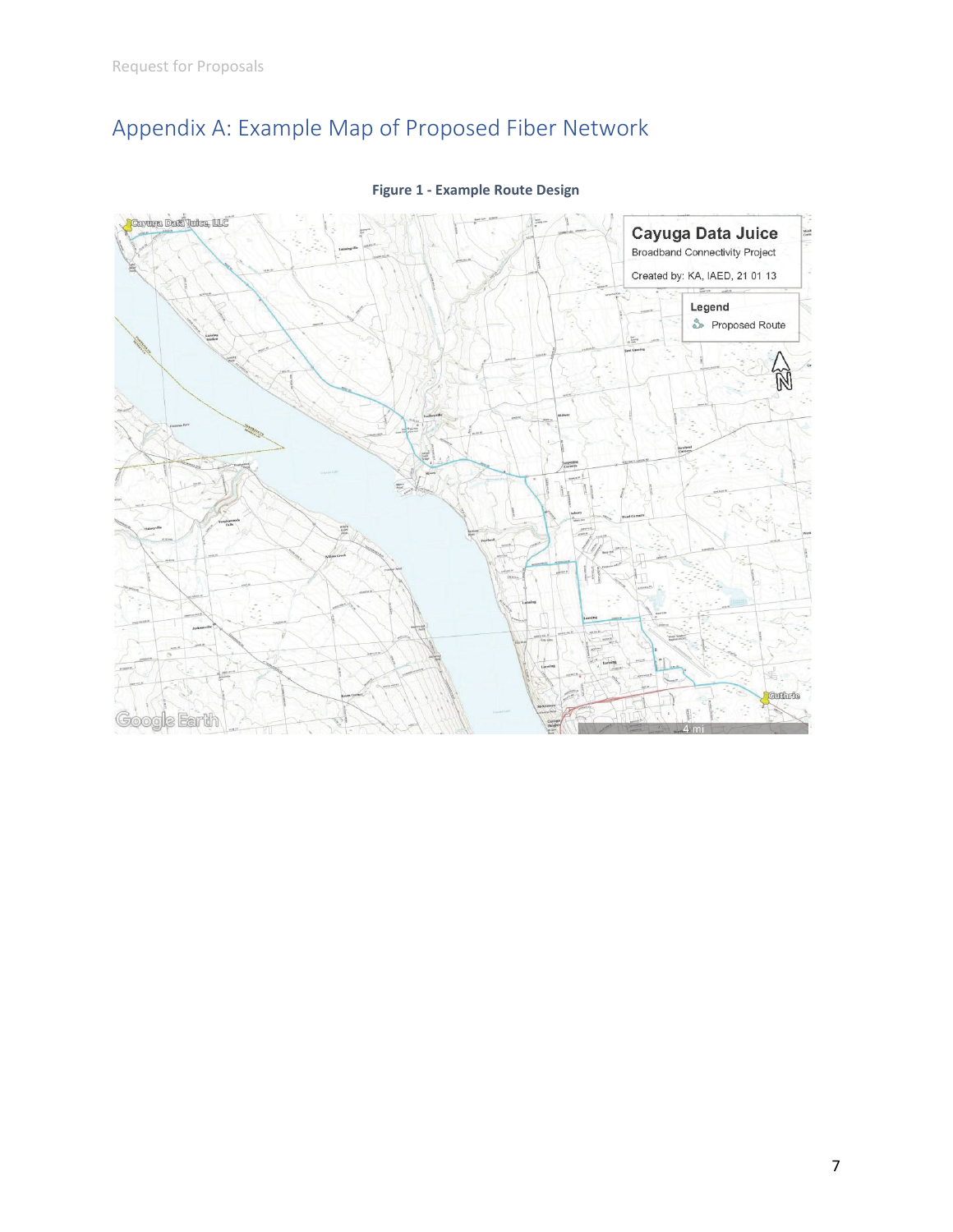# Appendix B: Draft Term Sheet

### Ithaca/Cayuga Data Juice Middle Mile Connectivity Project

### Partnership Term Sheet

This DRAFT Term Sheet ("Term Sheet") presents a summary of key business terms for the Ithaca/Cayuga Data Juice Middle Mile Connectivity Project ("Project") for the purpose of providing a global overview of the Project, including the roles of the key parties involved. The various relevant agreements ("Project Agreements") between the company selected as partner ("Partner") and Ithaca Area Economic Development (IAED) is expected to reflect these key business terms. All assumptions in this Term Sheet are preliminary in nature and are subject to change.

- 1. IAED shall pay to Partner the sum of \$800,000 to design, build, and maintain a middle mile fiber ("middle mile") network capable of delivering best-in-class services ("NewNet") and will lease NewNet to Partner for a term of years ("Term") under the Project Agreements, which shall include an Indefeasible Right of Use ("IRU") or other mechanism to be agreed upon by the parties.
- 2. NewNet will traverse a route from Ithaca to the Cayuga Power Plant. An example route is illustrated in Appendix A: Map of Proposed Fiber Network".
- 3. During the Term, IAED shall provide Partner with an exclusive IRU for the entirety of NewNet. Partner shall have exclusive use and opportunity to commercialize NewNet for the length of the Term.
- 4. The payment described in Paragraph 1 shall be subject to approval of this partnership by the Appalachian Regional Commission, which is providing a grant that will provide some of the funding for this initiative.

### NETWORK ELEMENTS

- 1. NewNet will be the property of IAED.
- 2. Partner will retain IRU control in NewNet throughout the term of the agreement
- 3. NewNet will include, without limitation:
	- $\bullet$  fiber
	- conduit (if any underground construction is required)
	- $\bullet$  pole attachments (for aerial fiber)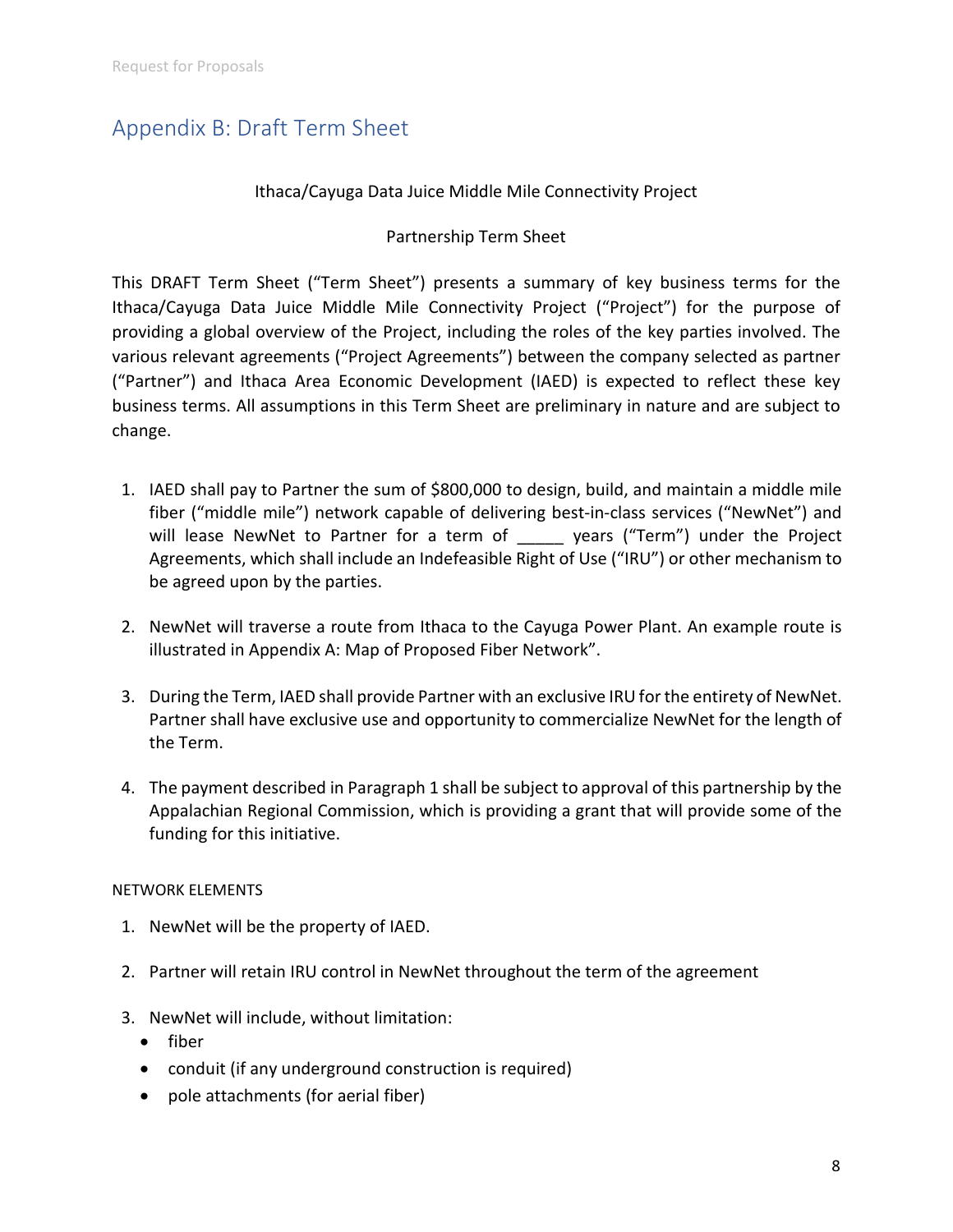- optical splitters
- terminals
- cabinets
- $\bullet$  hubs
- $\bullet$  fiber taps
- and any other passive equipment necessary to support communications networking over NewNet
- 4. NewNet will not include the active equipment necessary to light and operate NewNet or to provide services over NewNet.
- 5. Partner will fund, design, install, operate, and maintain all necessary equipment to light NewNet ("Partner Equipment") and to deliver services over NewNet. Partner will own all Partner Equipment.
- 6. Partner Equipment includes all access electronics (optical line terminal, customer premises equipment, and switches), distribution electronics (switches and routers), and core electronics (switches, routers, and firewalls) required for the transport of data between each customer and the internet.

### NETWORK CONSTRUCTION

- 7. Partner will complete construction of NewNet within 12 months after the execution of the Project Agreements with IAED.
- 8. The selected network access technology and design will be capable of delivering best-inclass backhaul, enterprise, and other carrier-grade service and capable of scaling over time, through upgrades to electronics, to meet evolving industry standards for state-of-the-art services to enterprise and ISP customers.
- 9. Partner will be responsible for coordination with applicable state and local permitting authorities, utility pole owners, and other utilities to obtain access to rights of way, and easements needed for construction and equipment installation, and maintenance. IAED will use commercially reasonable efforts to work with local governments and utility pole owners to meet Partner's needs and facilitate reasonable permitting and construction to the greatest degree possible.
- 10. All additional costs associated with Partner's obligations under this term sheet and the resulting Project Agreements will be the responsibility of Partner only.
- 11. During the construction period, Partner will provide timely, accurate progress reports to IAED monthly to enable IAED to understand the status of deployment and such other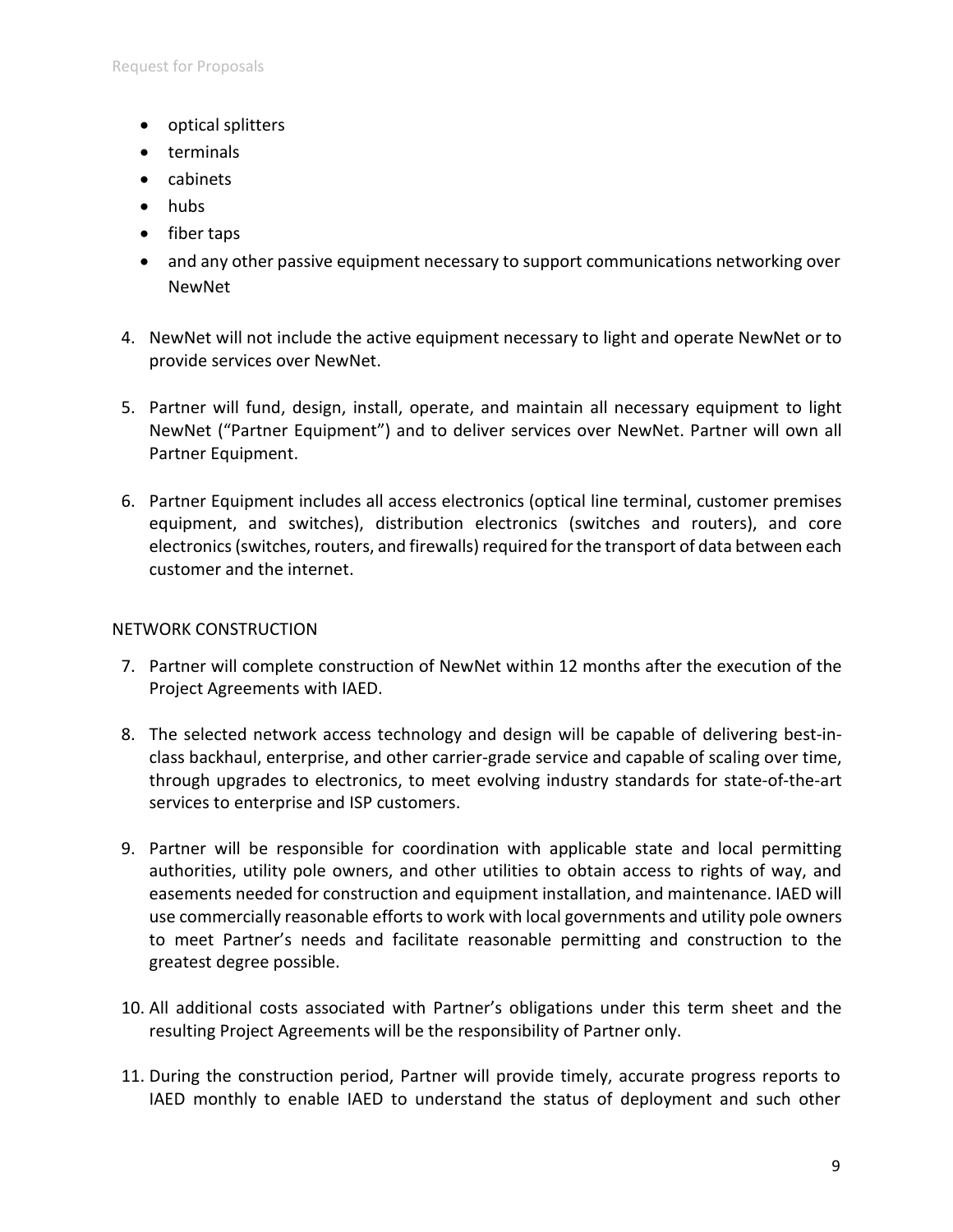information as may be requested by the project manager assigned by IAED. Following the construction period, Partner will provide bi-annual reports to IAED certifying that NewNet is being maintained to industry standards applicable at that time.

- 12. Prior to beginning construction, Partner will provide to IAED a project plan ("Plan") that will include a timeline, milestones, and a payment schedule. IAED may at its discretion assign a project manager to work with Partner on the Plan and to review and verify progress on the Plan during the phases of the project, including to approve progress payments.
- 13. Partner will provide an experienced and able management team to design, build, operate, and maintain the proposed network.
- 14. Partner will only hire qualified and licensed construction firms and personnel to perform design and construction tasks. Preparation and installation activity will be supervised by Partner and equipment vendor personnel to ensure compliance to standard safety and installation practices, and to allow for hands-on training of installation and maintenance personnel. Partner will require contractors, subcontractors, and staff to adhere to federal, state, and local regulations, codes, and standards for electrical and other work, and to comply with all relevant provisions of federal, state, and local law, codes, and standards. All contractors and subcontractors of Partner will be required to maintain minimum insurance coverage deemed acceptable to IAED. All work paid for with NewNet funds provided by the Appalachian Regional Commission will conform to all appropriate payment requirements of IAED's agreement with the Appalachian Regional Commission.
- 15. Partner may determine the optimal network design and configuration for NewNet. Partner will determine how to build NewNet, subject to the Project Plan process described above and IAED oversight/approval, such approval not to be unreasonably withheld. IAED will have opportunity to review and approve the detailed designs of the Partner, including physical fiber and network electronics components, to ensure the designs reflect the requirements of the Project Agreements.
- 16. IAED will pay Partner on a reimbursement basis for achievement of agreed-upon milestones in the Project Agreements and Project Plan. IAED will have the option to test and inspect facilities constructed for each milestone in advance of providing payment.
- 17. All costs to design, build, maintain, and operate NewNet that are not covered by the amount specified in paragraph 1 shall be the sole responsibility of Partner. All costs for Partner Equipment will be the sole responsibility of Partner.

### END OF TERM CONTROL

18. Following the end of the Term or in the event of termination of the Project Agreements to be signed between the parties, all control over NewNet will be transferred to IAED.